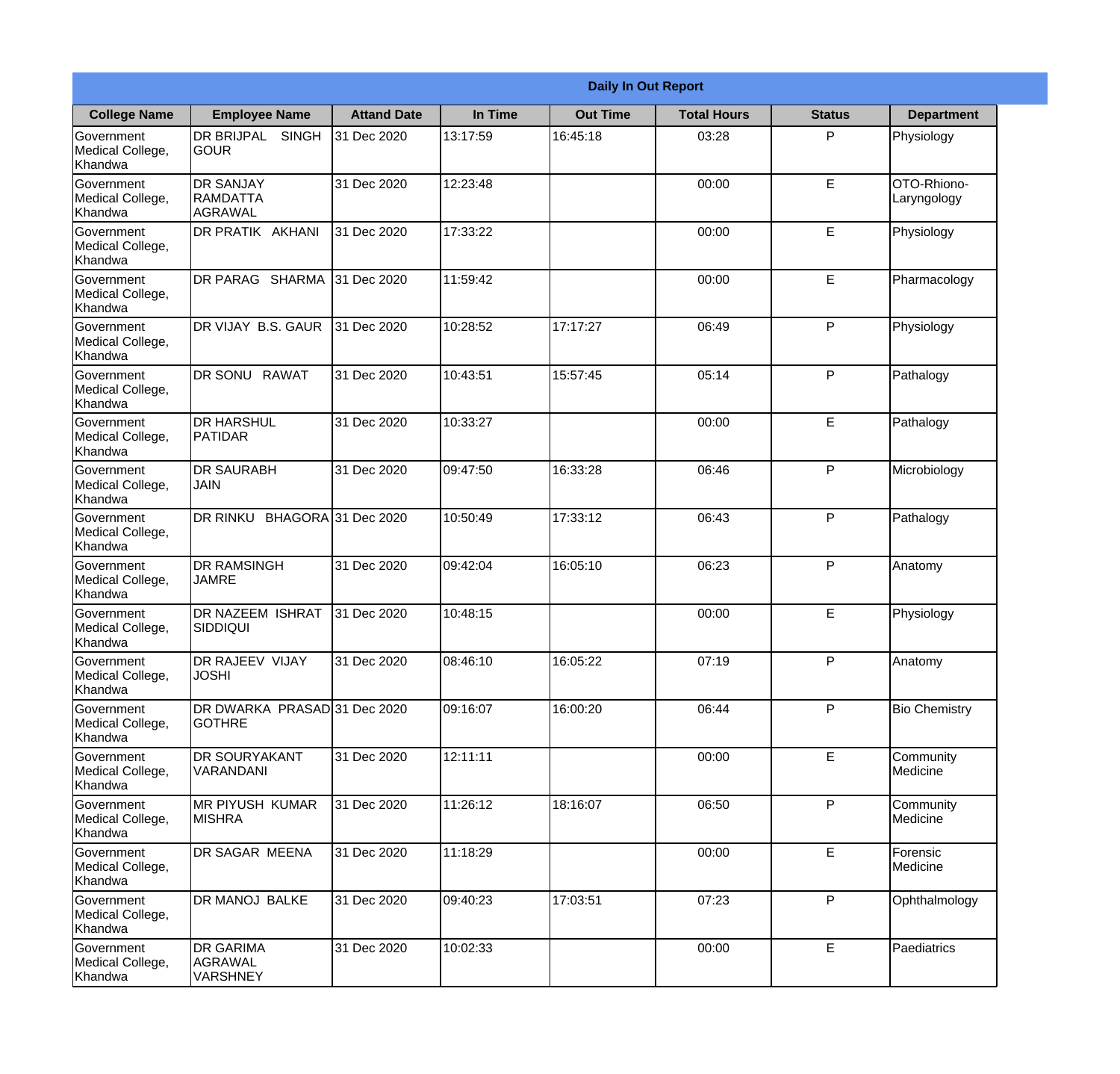| <b>Designation</b>                        | <b>Category</b>     |
|-------------------------------------------|---------------------|
| Demonstrator/Tutor   Non Clinical         |                     |
| Professor                                 | Clinical            |
| <b>Assistant Professor</b>                | Non Clinical        |
| Professor                                 | Para Clinical       |
| Associate Professor Non Clinical          |                     |
| Demonstrator/Tutor   Para Clinical        |                     |
| Assistant Professor   Para Clinical       |                     |
| Associate Professor Para Clinical         |                     |
| Assistant Professor   Para Clinical       |                     |
| Demonstrator/Tutor   Non Clinical         |                     |
| Professor                                 | <b>Non Clinical</b> |
| <b>Assistant Professor   Non Clinical</b> |                     |
| Demonstrator/Tutor   Non Clinical         |                     |
| Demonstrator/Tutor   Para Clinical        |                     |
| Statistician                              | Para Clinical       |
| Demonstrator/Tutor   Para Clinical        |                     |
| <b>Assistant Professor</b>                | Clinical            |
| Associate Professor Clinical              |                     |

## **Daily In Out Report**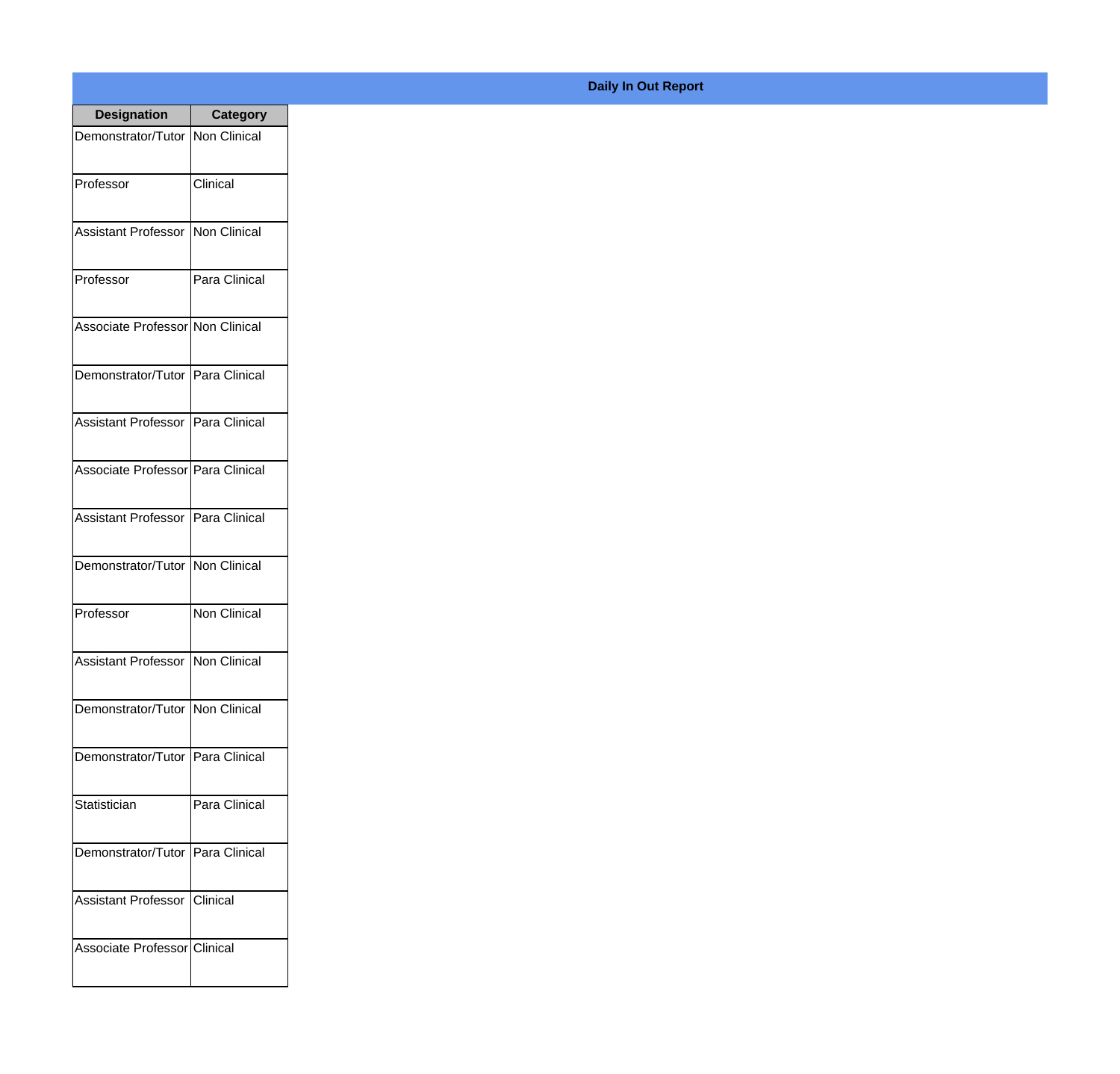|                                                  | <b>Daily In Out Report</b>                            |             |          |          |       |   |                             |  |  |
|--------------------------------------------------|-------------------------------------------------------|-------------|----------|----------|-------|---|-----------------------------|--|--|
| Government<br>Medical College,<br>Khandwa        | <b>DR SIDDHARTH</b><br><b>BANODE</b>                  | 31 Dec 2020 | 09:25:37 | 16:43:51 | 07:18 | P | Pharmacology                |  |  |
| Government<br>Medical College,<br>Khandwa        | <b>DR CHANDNI</b><br>KAROLE                           | 31 Dec 2020 | 10:04:42 | 13:41:42 | 03:37 | P | Ophthalmology               |  |  |
| Government<br>Medical College,<br>Khandwa        | <b>DR RAJENDRA</b><br><b>SINGH MANDLOI</b>            | 31 Dec 2020 | 10:48:48 | 16:34:01 | 05:46 | P | <b>Bio Chemistry</b>        |  |  |
| Government<br>Medical College,<br>Khandwa        | <b>DR SEEMA</b><br><b>SUDHAKARRAO</b><br><b>SUTAY</b> | 31 Dec 2020 | 11:12:27 | 17:22:06 | 06:10 | P | Forensic<br>Medicine        |  |  |
| <b>Government</b><br>Medical College,<br>Khandwa | <b>DR AJAY</b><br>NARWARIYA                           | 31 Dec 2020 | 11:48:17 |          | 00:00 | E | Microbiology                |  |  |
| Government<br>Medical College,<br>Khandwa        | <b>DR RAKESH SINGH</b><br><b>HAZARI</b>               | 31 Dec 2020 | 11:25:43 |          | 00:00 | E | Pathalogy                   |  |  |
| <b>Government</b><br>Medical College,<br>Khandwa | <b>DR NISHA</b><br>KAITHWAS                           | 31 Dec 2020 | 10:36:25 | 14:07:05 | 03:31 | P | Psychiatry                  |  |  |
| Government<br>Medical College,<br>Khandwa        | DR SHAIKH M.KHALIQ 31 Dec 2020                        |             | 11:47:27 |          | 00:00 | E | <b>Bio Chemistry</b>        |  |  |
| <b>Government</b><br>Medical College,<br>Khandwa | <b>DR MAHENDRA</b><br>PANWAR                          | 31 Dec 2020 | 09:36:04 |          | 00:00 | E | Orthopaedics                |  |  |
| <b>Government</b><br>Medical College,<br>Khandwa | DR AJAY GANGJI                                        | 31 Dec 2020 | 11:12:04 |          | 00:00 | E | <b>General Surgery</b>      |  |  |
| Government<br>Medical College,<br>Khandwa        | <b>DR SITARAM</b><br>SOLANKI                          | 31 Dec 2020 | 09:19:41 | 17:46:37 | 08:27 | P | Forensic<br>Medicine        |  |  |
| Government<br>Medical College,<br>Khandwa        | <b>DR RANJEET</b><br><b>BADOLE</b>                    | 31 Dec 2020 | 10:30:45 | 10:44:49 | 00:14 | P | <b>General Medicine</b>     |  |  |
| Government<br>Medical College,<br>Khandwa        | <b>DR ASHOK</b><br><b>BHAUSAHEB NAJAN</b>             | 31 Dec 2020 | 10:14:15 |          | 00:00 | E | Forensic<br>Medicine        |  |  |
| Government<br>Medical College,<br>Khandwa        | <b>DR NITESHKUMAR</b><br>KISHORILAL<br><b>RATHORE</b> | 31 Dec 2020 | 10:29:33 |          | 00:00 | E | Pharmacology                |  |  |
| Government<br>Medical College,<br>Khandwa        | <b>DR PRIYESH</b><br>MARSKOLE                         | 31 Dec 2020 | 10:01:50 | 16:47:26 | 06:46 | P | Community<br>Medicine       |  |  |
| Government<br>Medical College,<br>Khandwa        | <b>DR SANGEETA</b><br><b>CHINCHOLE</b>                | 31 Dec 2020 | 11:01:28 |          | 00:00 | E | Physiology                  |  |  |
| Government<br>Medical College,<br>Khandwa        | DR SUNIL BAJOLIYA                                     | 31 Dec 2020 | 13:43:32 | 17:42:20 | 03:59 | P | OTO-Rhiono-<br>Laryngology  |  |  |
| Government<br>Medical College,<br>Khandwa        | DR NISHA MANDLOI<br><b>PANWAR</b>                     | 31 Dec 2020 | 09:51:44 | 16:52:38 | 07:01 | P | Obstetrics &<br>Gynaecology |  |  |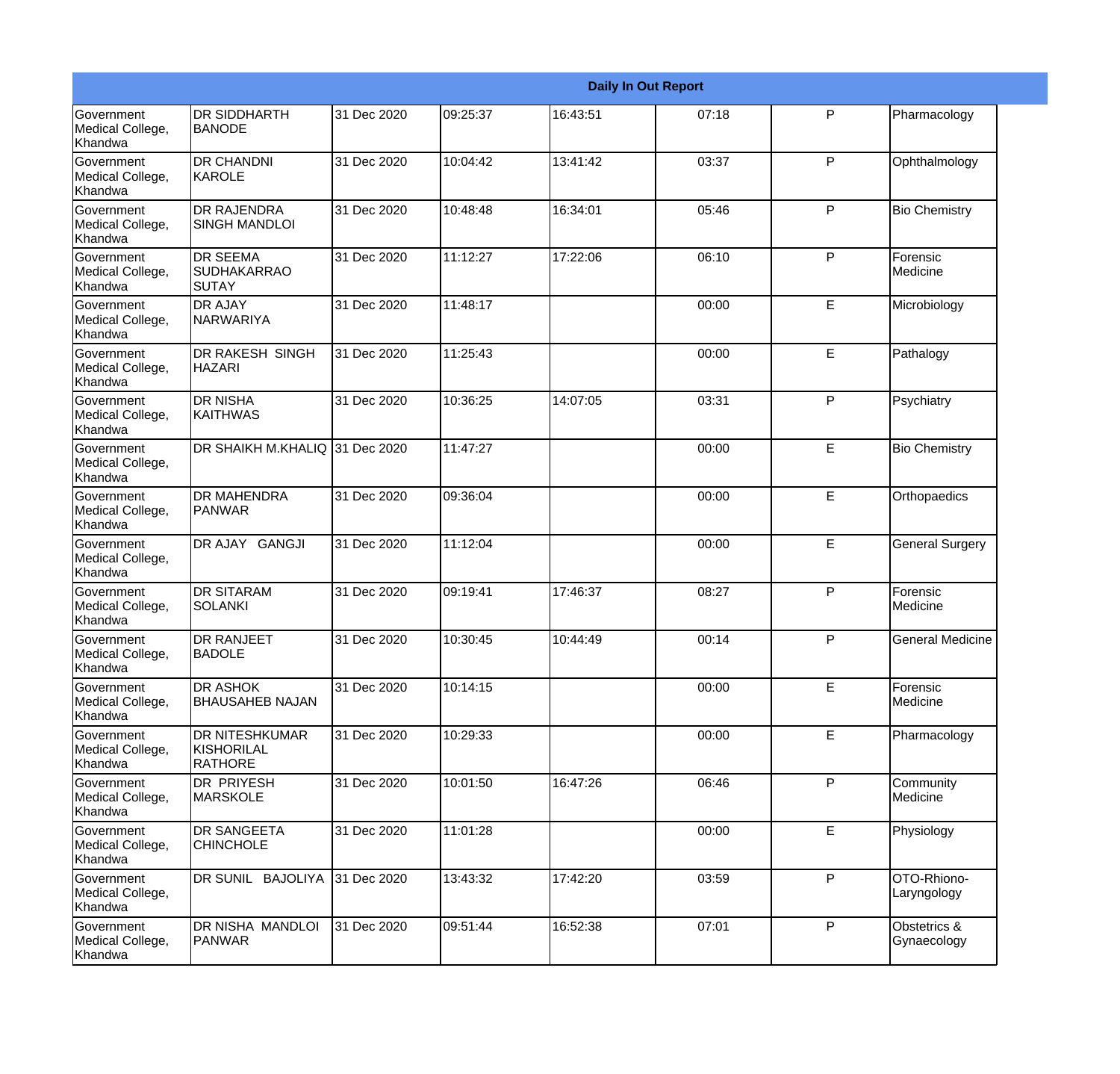| Associate Professor Para Clinical |                 |
|-----------------------------------|-----------------|
| Assistant Professor Clinical      |                 |
|                                   |                 |
| Demonstrator/Tutor Non Clinical   |                 |
| Professor                         | Para Clinical   |
|                                   |                 |
| Demonstrator/Tutor Para Clinical  |                 |
| Professor                         | Para Clinical   |
| Assistant Professor               | <b>Clinical</b> |
|                                   |                 |
| Professor                         | Non Clinical    |
| Assistant Professor Clinical      |                 |
|                                   |                 |
| Professor                         | Clinical        |
| Demonstrator/Tutor Para Clinical  |                 |
| Assistant Professor Clinical      |                 |
|                                   |                 |
| Associate Professor Para Clinical |                 |
| Demonstrator/Tutor Para Clinical  |                 |
|                                   |                 |
| Associate Professor Para Clinical |                 |
| Demonstrator/Tutor   Non Clinical |                 |
| Assistant Professor Clinical      |                 |
|                                   |                 |
| Associate Professor Clinical      |                 |
|                                   |                 |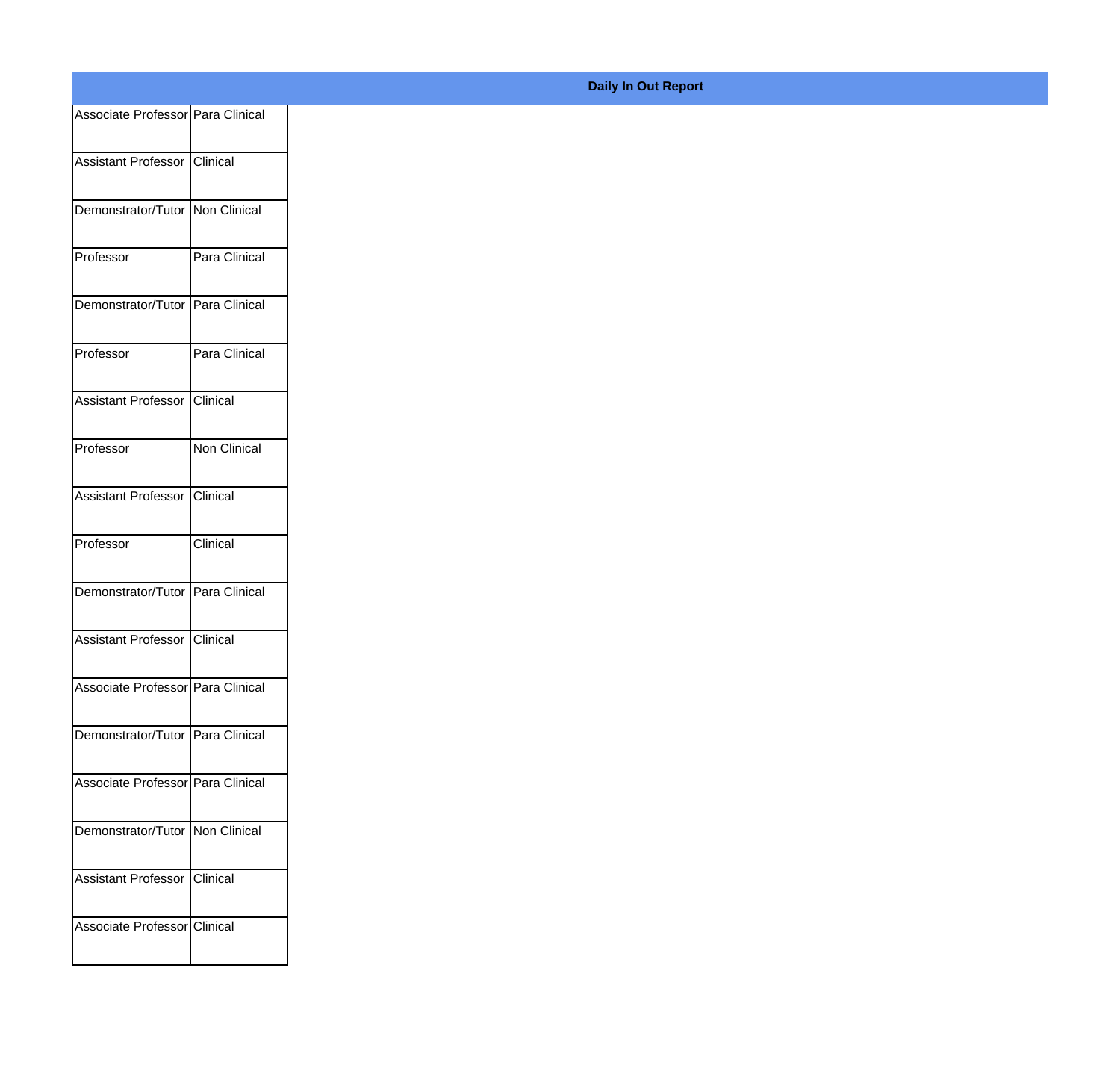|                                                  | <b>Daily In Out Report</b>                   |             |           |          |       |    |                      |  |  |
|--------------------------------------------------|----------------------------------------------|-------------|-----------|----------|-------|----|----------------------|--|--|
| Government<br>Medical College,<br>Khandwa        | IDR SATISH<br>ICHANDEL                       | 31 Dec 2020 | 12:09:50  |          | 00:00 | E. | Pharmacology         |  |  |
| Government<br>Medical College,<br>Khandwa        | IDR MUKTESHWARI<br>IGUPTA                    | 31 Dec 2020 | 10:02:42  | 16:27:52 | 06:25 | P  | Pharmacology         |  |  |
| Government<br>Medical College,<br> Khandwa       | IDR YASHPAL<br><b>RAY</b>                    | 31 Dec 2020 | 11:12:13  |          | 00:00 | E. | Anatomy              |  |  |
| Government<br>Medical College,<br>Khandwa        | IDR DEEPIKA<br>IPANWAR                       | 31 Dec 2020 | 11:00:22  | 16:54:05 | 05:54 | P  | <b>Bio Chemistry</b> |  |  |
| Government<br>Medical College,<br><b>Khandwa</b> | <b>I</b> DR VISHAL<br><b>KUMAR</b><br>THAKRE | 31 Dec 2020 | 09:22:23  |          | 00:00 | E  | Physiology           |  |  |
| <b>Sovernment</b><br>Medical College,<br>Khandwa | MOHIT GARG                                   | 31 Dec 2020 | 109:58:48 |          | 00:00 | E. | General Medicine     |  |  |